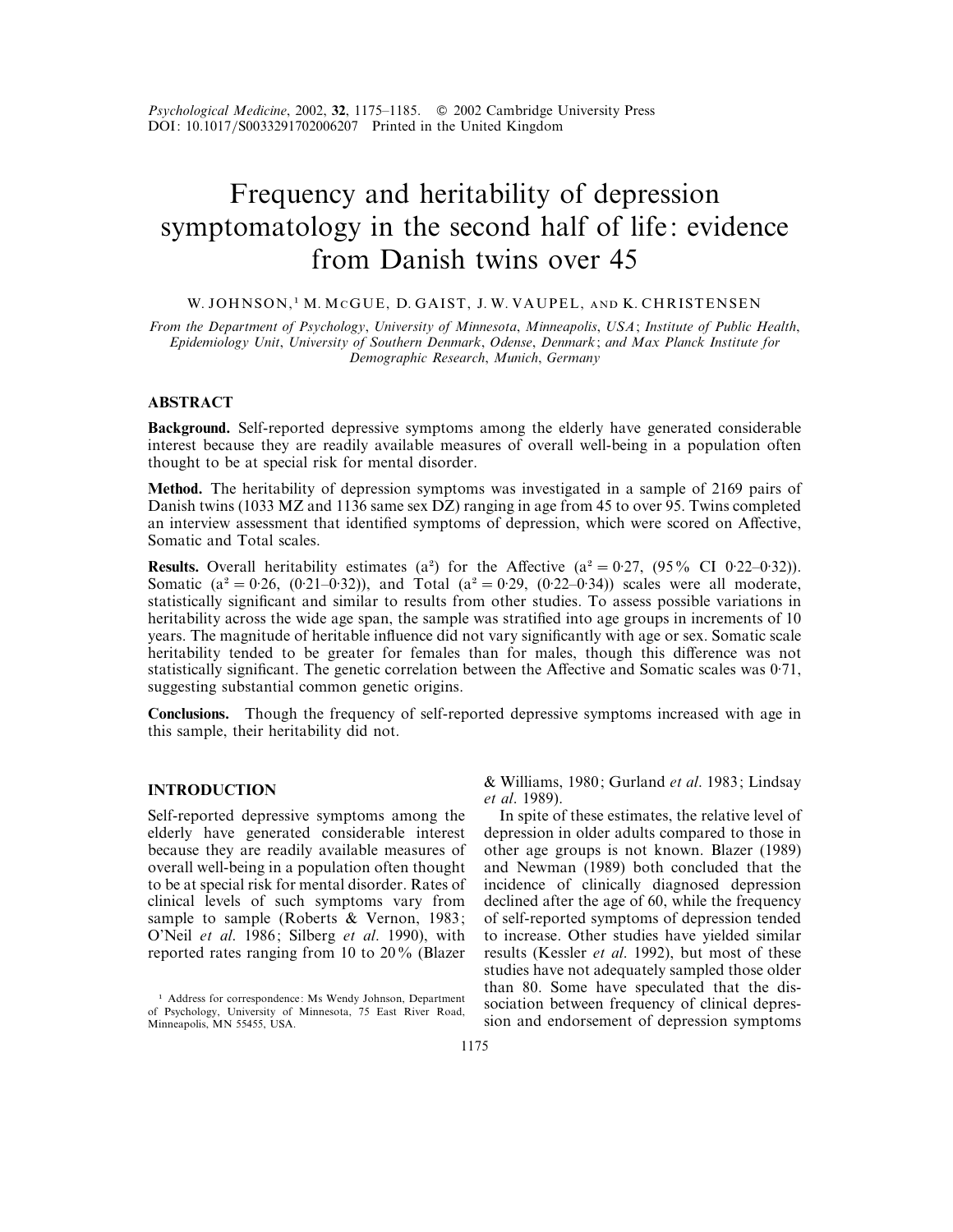in older adults may simply reflect age-related increases in cognitive and somatic complaints that do not directly affect affective state (Zemore & Eames, 1979). Others have suggested that the depression symptoms in the elderly may be reactions to physical maladies (Berkman *et al*. 1986; Kennedy *et al*. 1990), or even a qualitatively distinct form of depression in which physical complaints are primary (Fogel & Fretwell, 1985; Newman *et al*. 1991). McGue & Christensen (1997) found a high level of genetic correlation (on the order of  $0.80$ ) between affective and somatic depressive symptoms in their sample of twins over age 75, suggesting that the two kinds of symptoms are at least linked.

Kendler *et al*. (1994) have suggested that depressive symptoms arise from an underlying hereditary temperamental characteristic in interaction with environmental experiences unique to the individual (as opposed to shared with other family members). Prior studies have reported heritability estimates ranging from 13% to 48%, with slightly higher estimates for women than for men (Kendler *et al*. 1986, 1994; Carmelli *et al*. 2000).

There is some evidence that the genetic contribution to depression increases in old age. Gatz *et al*. (1992) observed an overall heritability of 16% among community-dwelling older Swedish twins, but the heritability was higher in those over the age of 60 than in those younger than that. McGue & Christensen (1997) found a heritability of 34% in a similar sample of Danish twins 75 years of age and older. Carmelli *et al*. (2000) observed the heritability of depression to increase from 25% to 55% over a 10 year period in a sample of male twin military service veterans. These studies have had, however, moderate sized samples and limited age ranges, so leaving open the question of agemoderators of genetic influences on depressive state.

The purpose of this study was to investigate the frequency of depression symptoms and the extent and nature of changes with age in their heritability in a large sample of older twins ranging in age from 45 to over 95, drawn from the same relatively homogeneous population and evaluated in the same manner. Because both the frequency of depression symptoms and estimates of heritability may differ for women and men, we also stratified the sample by sex.

Finally, we investigated the genetic relationship between affective and somatic depressive symptoms.

## **METHOD**

#### **Sample**

The study sample was drawn from the participants of two population-based surveys spanning the population of Denmark: the Study of Middle-Aged Danish Twins (MADT), and the intake assessment of the Longitudinal Study of Aging Danish Twins (LSADT). These studies have both been described in detail previously (Gaist *et al*. 2000 for MADT; Christensen *et al*. 1999 for LSADT). Briefly, participants in the MADT and LSADT were identified in the Danish Twin Register (Kyvik *et al*. 1996), a nationwide population-based register that is continuously updated. The participants in the MADT were recruited from a random sample of 120 twin pairs from each of the 22 birth cohorts 1931–1952, with a participation rate of  $83.1\%$ . The participants in the LSADT were recruited from the pool of twins aged 70 and over in 1995, 1997, and 1999, with participation rates of 77% in 1995, 79% in 1997, and 72% in 1999. The sample resulting for this study consisted of 2169 pairs of Danish twins (1033 monozygotic (MZ) and 1136 same sex dizygotic (DZ)) ranging in age from 45 to over 95, and included the 406 twin pairs over age 75 used by McGue & Christensen (1997). Thus, that study was based on a subset of the sample in the present study. Only twin pairs of known zygosity with complete depression data were included in our analyses. Opposite sex twin pairs were not included because they were not sampled consistently in each age group.

The study thus makes use only of twin pairs. We have no way to assess the implications of this for the portion of the sample drawn from MADT, as only complete pairs were recruited in that survey. For the portion of the sample drawn from LSADT, which included both twin pairs and individual twins whose co-twin did not participate, there were small but significant differences in mean Affective and Total (but not Somatic) scale scores for both males and females, with singles reporting slightly higher  $(< 1$  point) mean scores than members of pairs. The issue is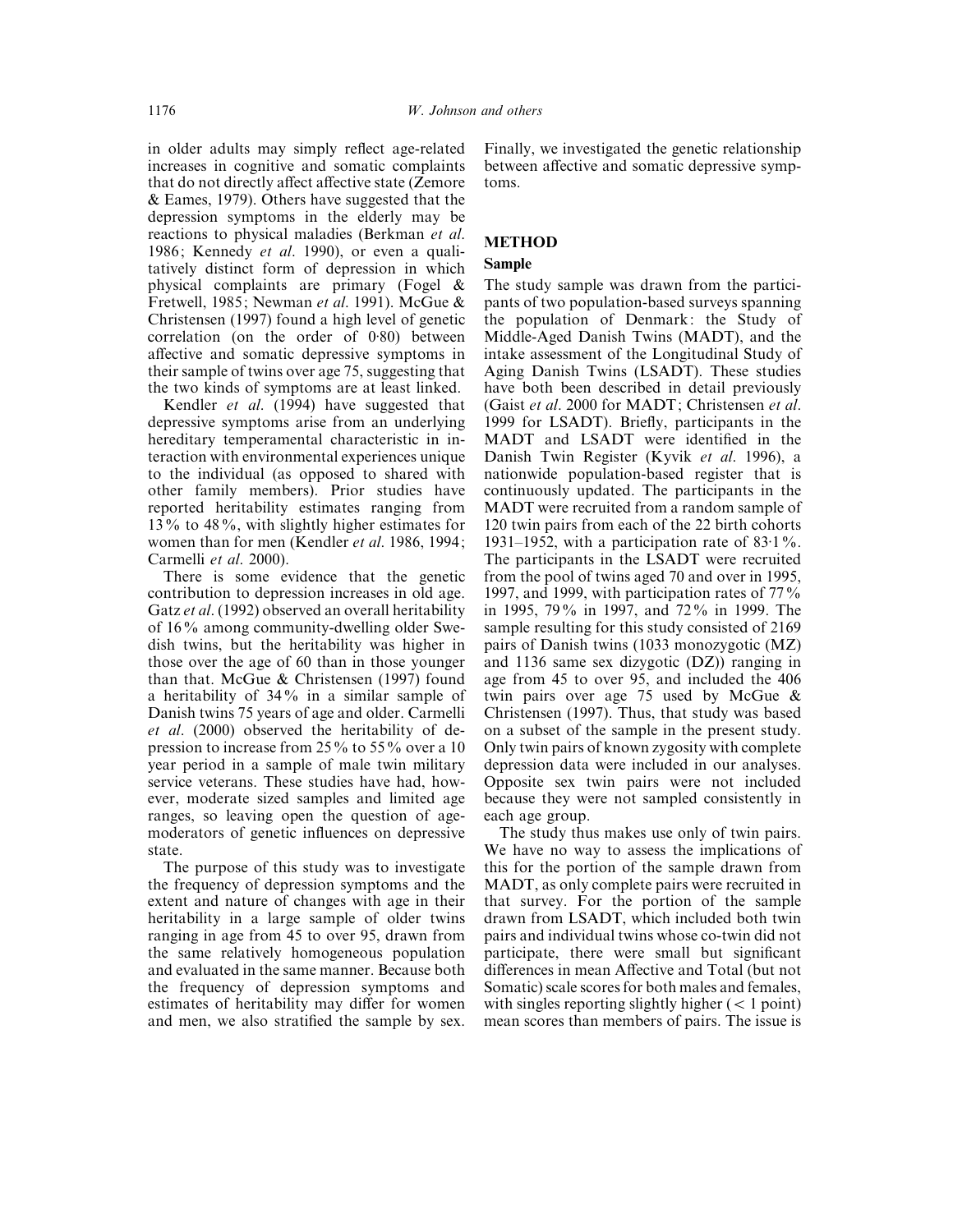Table 1. *Items from the adapted form of the CAMDEX Depression Scale*

| Affective scale<br>How often do you feel happy?<br>Do you feel sad, depressed, or miserable?<br>Are you happy and satisfied with your life at present?<br>Do you feel lonely lately?<br>How do you feel about your future?<br>Do you sometimes feel that life is not worth living?<br>Do you feel tense and do you worry more than usual?<br>Do you consider yourself a nervous person?<br>Do you feel worthless?     |
|-----------------------------------------------------------------------------------------------------------------------------------------------------------------------------------------------------------------------------------------------------------------------------------------------------------------------------------------------------------------------------------------------------------------------|
| Somatic scale<br>Do you find it difficult to concentrate?<br>Do you sometimes feel that you think more slowly?<br>Do you find it more difficult to make decisions?<br>Do you find that you have lost energy recently?<br>Do you find it more difficult to cope with things?<br>Have you lost pleasure or interest in doing things?<br>Do you speak more slowly than usual?<br>Do you have extraordinarily long sleep? |
|                                                                                                                                                                                                                                                                                                                                                                                                                       |

Wording is a paraphrase of the actual interview item. CAMDEX, Cambridge Mental Disorders of the Elderly Examination.

noteworthy because the most common reason for lack of co-twin participation in LSADT is death.

## **Procedure**

The participants completed in-person interview assessments lasting approximately 1 h, usually in their residences. The interviews were conducted by interviewers employed by the Danish National Institute of Social Research and trained and monitored by David Gaist and Kaare Christensen, using the same procedures for all four waves (three LSADT and one MADT) of participants. Co-twins were interviewed independently by different interviewers. The interview included an assessment of health, diseases, medications, activities of daily living, cognitive functioning, and life circumstances and events, in addition to an adapted version of the depression section of the Cambridge Mental Disorders of the Elderly Examination (CAM-DEX) (Roth *et al*. 1986).

The original 21 items from CAMDEX were supplemented with an additional 11 items to provide more comprehensive assessments of both depression history and current affective state. McGue & Christensen (1997) factoranalysed the resulting 21 items that related to current depression symptomatology, and selected a two-factor solution comprising 17 items.

Nine of the selected items loaded primarily on the first factor, and could be characterized as affective symptoms reflecting lack of well-being. Eight of the selected items loaded primarily on the second factor. These items reflected cognitive difficulties, slowing, and lack of energy. The remaining four items did not load significantly on either factor and were dropped. Factor analysis of these same items on the current sample revealed that they performed in the same manner, so we made use of them in the same way for the current study. The items were scored as Affective, Somatic and Total scales, again in the same manner as in McGue & Christensen. The items from each scale are given in Table 1. Internal consistency reliability estimates were  $0.78$  for the Affective scale,  $0.80$  for the Somatic scale, and 0.86 for the Total scale for this sample. Two-year stability in scale scores was 0.63 for the Affective scale, 0.54 for the Somatic scale, and 0.64 for the Total scale in a subsample of 1733 individuals who have provided the second wave of data for LSADT. Estimates for the means were not adjusted for the clustering of twin pairs in the sample, as our focus in this large sample was on the estimates of the means themselves and not results of statistical tests of differences in means. It has been shown that the primary effect of clustering is on the standard errors and not parameter estimates (Collins & Hern, 1991).

The characteristics of the sample and resulting scale means and standard deviations are given in Table 2. Because the scores were highly positively skewed, they were log-transformed prior to analysis of twin similarity. Unlike normalizing transformations like the Blom transformation, the log transformation has the advantage of preserving phenotypic variance associated with age and sex, while reducing scale skewness. Moreover, the log transformation has the advantage that the transformed scores for individuals within the sample are not dependent on those of others within the sample. As we had no *a priori* hypothesis that the moderating effect of age would be linear (or even monotonic), we categorized the sample into five age groups: 45–50, over 50 to 60, over 60 to 70, over 70 to 80, and over 80. Prior to analysis of twin similarity, the scale scores were further adjusted to eliminate age and sex effects (McGue & Bouchard, 1984) by subtracting an age-sex-group-specific mean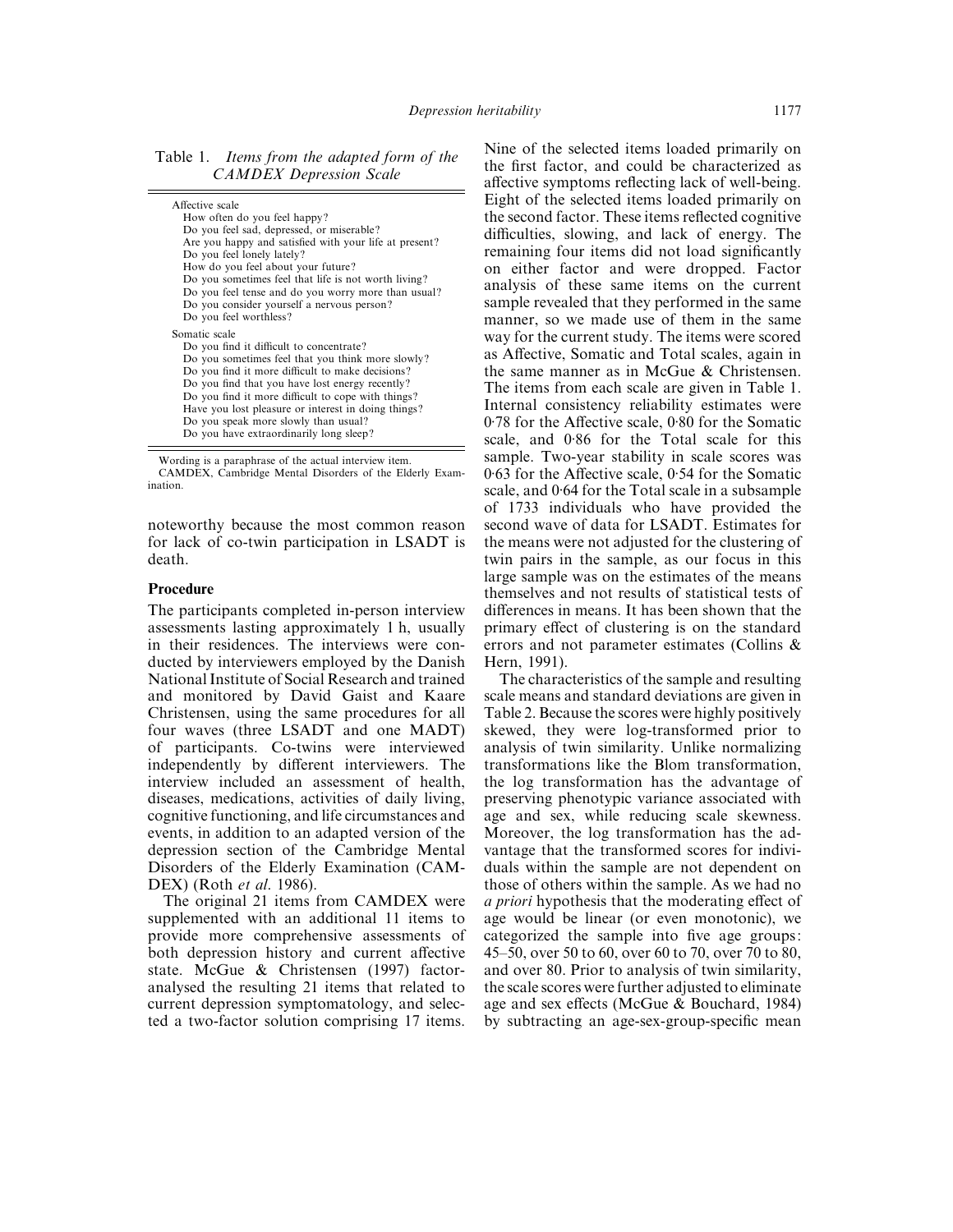|                             | Age group   |                               |                 |                    |              |         |
|-----------------------------|-------------|-------------------------------|-----------------|--------------------|--------------|---------|
| Measure                     | $(45 - 50)$ | $\overline{2}$<br>$(> 50-60)$ | 3<br>$(>60-70)$ | 4<br>$(> 70 - 80)$ | 5<br>( > 80) | Total   |
| Number of pairs             |             |                               |                 |                    |              | 2169    |
| MZ males                    | 62          | 153                           | 118             | 117                | 21           | 471     |
| MZ females                  | 64          | 146                           | 118             | 184                | 50           | 562     |
| DZ males                    | 63          | 141                           | 106             | 167                | 19           | 496     |
| DZ females                  | 56          | 134                           | 99              | 290                | 61           | 640     |
| Males                       |             |                               |                 |                    |              |         |
| Affective scale score, mean | $10-7$      | $10-3$                        | $10-5$          | $10-7$             | $11-5$       | $10-5$  |
| S.D.                        | 2.4         | 1.8                           | 2.2             | 2.3                | 2.7          | 2.2     |
| Somatic scale score, mean   | $8-7$       | $8-7$                         | 9.2             | $10-0$             | $11-6$       | 9.2     |
| S.D.                        | 1.8         | 1.6                           | 2.1             | 2.6                | 3.8          | $2 - 1$ |
| Total scale score, mean     | $19-4$      | 19.0                          | 19.6            | 20.6               | 23.1         | 19.7    |
| S.D.                        | 3.8         | 3.0                           | 3.9             | 4.4                | 6.0          | 3.8     |
| Females                     |             |                               |                 |                    |              |         |
| Affective scale score, mean | $10-6$      | 11 <sub>0</sub>               | $11-0$          | $11-6$             | 12.2         | $11-2$  |
| S.D.                        | 2.1         | 2.6                           | 2.5             | $3-0$              | 3.5          | 2.7     |
| Somatic scale score, mean   | 8.7         | $9-1$                         | 9.3             | $10-1$             | $11-2$       | 9.6     |
| S.D.                        | 1.5         | 2.0                           | 2.2             | 2.7                | 3.4          | 2.3     |
| Total scale score, mean     | 19.3        | $20 - 0$                      | 20.2            | 21.6               | 23.4         | 20.8    |
| S.D.                        | $3-1$       | $4-0$                         | 4.3             | $5-0$              | 6.1          | 4.5     |

Table 2. *Characteristics of the Danish Twin Sample*

MZ, monozygotic; DZ, dizygotic.

from each log-transformed score. All analyses of twin similarity in this study were based on the log-transformed, age-sex adjusted scores.

To estimate the heritability of the individual depression scales by age group and sex, we analysed the twin data with biometric models following standard biometric procedures (Neale & Cardon, 1992). Thus, we assumed that the total variance in a scale could be decomposed as follows:

$$
V = A + C + E, \tag{1}
$$

where A represents the variance contributed to the total by additive genetic effects, C represents the variance contributed to the total by environmental factors shared by reared-together twins (and thus sources of their behavioural similarity), and E represents the variance contributed to the total by environmental factors not shared by reared-together twins (and thus sources of their behavioural dissimilarity). Assuming that shared environmental effects contribute equally to the similarity of MZ and DZ twins, the expected twin covariances are given by

$$
A + C \text{ for } MZ \text{ twins} \text{ and} 1/2 A + C \text{ for } DZ \text{ twins.}
$$
 (2)

We estimated the variance components from

the observed twin variances and covariances using the method of maximum likelihood with the Mx software package (Neale, 1994). We began by fitting the same biometric model to the twin data for each scale and each age-sex group. We evaluated each model on the basis of model fit (that is, whether it had a non-significant  $\chi^2$ goodness of fit statistic) and parsimony (that is, none of the parameters in the model could be deleted without a significant increase in the  $\chi^2$ statistic). The Akaike information criterion (AIC  $=\chi^2-2df$  ); (Akaike, 1983) provides a summary index of both fit and parsimony; models that have large negative AIC values are preferred over models with smaller negative or positive AIC values.

#### **RESULTS**

## **Scale means**

Fig. 1 shows the mean Affective and Somatic scale scores by age group for males and females. As also observed by Newman (1989), the means for this sample increased almost monotonically with age for both scales in both sexes. The rate of increase was minimal prior to Age Group 3 (the 60s), and then more rapid. The mean scale scores increased more rapidly for males than for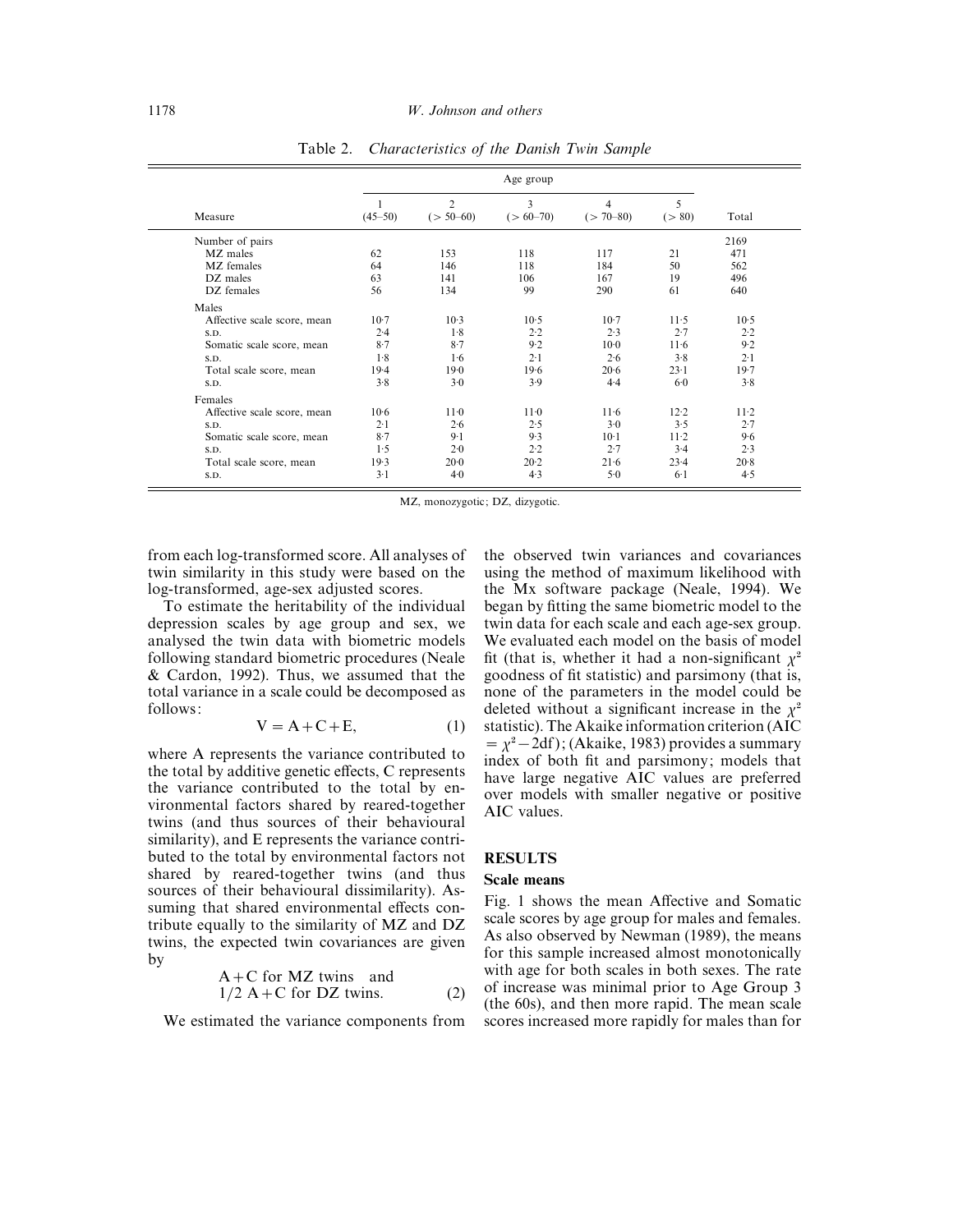

FIG. 1. Depression scale means by age group: (*a*) Affective scale ( $\blacklozenge$ , male;  $\blacktriangle$ , female); (*b*) Somatic scale ( $\blacksquare$ , male;  $\lozenge$ , female).

females, so that by Age Group 5 (over 80), the scores for males had reached those for females. For the Affective scale, two-way analysis of variance revealed significant  $(P < 0.001)$  mean differences by age group and sex, as well as a significant ( $P < 0.05$ ) age  $\times$  sex interaction. For the Somatic scale, mean differences by age group were significant ( $P < 0.001$ ), and there was a significant ( $P < 0.05$ ) age  $\times$  sex interaction. Mean differences by sex were not significant, however.

To evaluate the potential impact of contact between members of the twin pairs on level of depression symptomatology, we compiled data from 526 study participants who also provided data regarding the frequency with which they get together and speak on the telephone. Twins' get-together scores correlated 0±88, and phonecontact scores correlated 0.90, establishing the reliability of these measures. Using doubleentered MZ twin pairs, we regressed Twin 1's Total scale score on Twin 2's, and compared the results to regressions including each contact score and the products of contact score and Total scale score. None of the added regression coefficients was significant, and the overall significance levels of the regressions decreased with the inclusion of the additional terms. Thus, we concluded that frequency of contact had no significant effect on twin similarity for depression symptomatology.

#### **Twin correlations**

The twin intraclass correlations for the three log-transformed and age-sex-corrected depression scale scores are given in Table 3. The MZ correlations generally exceeded the corresponding DZ correlations, and many differed by approximately a factor of 2, which is the amount of difference predicted by an additive genetic model without shared environmental effects. These observations implicate heritable effects on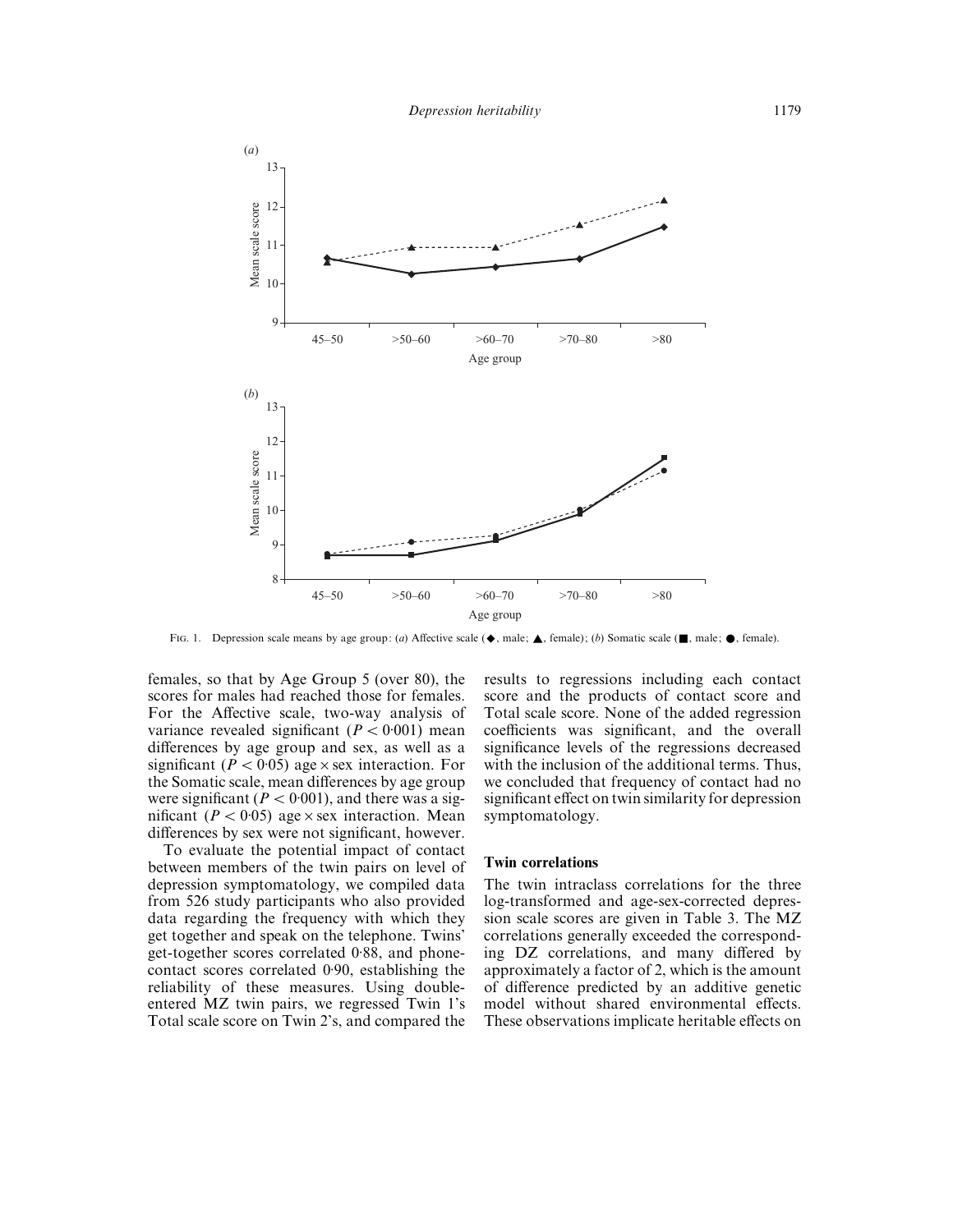|                       | Age group                     |                               |                              |                                 |              |      |
|-----------------------|-------------------------------|-------------------------------|------------------------------|---------------------------------|--------------|------|
|                       | $\overline{1}$<br>$(45 - 50)$ | $\overline{2}$<br>$(> 50-60)$ | $\overline{3}$<br>$(>60-70)$ | $\overline{4}$<br>$(> 70 - 80)$ | 5<br>( > 80) | All  |
| Affective scale<br>MZ |                               |                               |                              |                                 |              |      |
| Males                 | 0.23                          | 0.17                          | 0.32                         | 0.33                            | 0.32         | 0.27 |
| Females               | 0.41                          | 0.18                          | 0.23                         | 0.32                            | 0.34         | 0.28 |
| All<br>DZ             | 0.32                          | 0.18                          | 0.27                         | 0.32                            | 0.34         | 0.28 |
| Males                 | 0.38                          | 0.04                          | 0.13                         | 0.16                            | $-0.03$      | 0.14 |
| Females               | 0.15                          | 0.06                          | 0.16                         | 0.08                            | 0.19         | 0.10 |
| All                   | 0.27                          | 0.05                          | 0.14                         | 0.10                            | 0.14         | 0.12 |
| Somatic scale<br>MZ   |                               |                               |                              |                                 |              |      |
| Males                 | 0.15                          | 0.15                          | 0.28                         | 0.24                            | $-0.09$      | 0.20 |
| Females               | 0.35                          | 0.18                          | 0.37                         | 0.28                            | 0.41         | 0.29 |
| All<br>DZ             | 0.25                          | 0.17                          | 0.32                         | 0.26                            | 0.27         | 0.25 |
| Males                 | 0.10                          | 0.27                          | $-0.08$                      | 0.08                            | 0.19         | 0.09 |
| Females               | 0.12                          | 0.22                          | 0.10                         | 0.14                            | $-0.06$      | 0.12 |
| All                   | 0.09                          | 0.24                          | 0.01                         | 0.12                            | $-0.01$      | 0.11 |
| Total scale<br>MZ     |                               |                               |                              |                                 |              |      |
| Males                 | 0.23                          | 0.20                          | 0.34                         | 0.34                            | 0.03         | 0.28 |
| Females               | 0.38                          | 0.17                          | 0.37                         | 0.33                            | 0.45         | 0.32 |
| All                   | 0.31                          | 0.18                          | 0.36                         | 0.34                            | 0.34         | 0.30 |
| DZ                    |                               |                               |                              |                                 |              |      |
| Males                 | 0.29                          | 0.17                          | 0.08                         | 0.09                            | 0.20         | 0.14 |
| Females               | 0.11                          | 0.15                          | 0.06                         | 0.12                            | 0.06         | 0.11 |
| All                   | 0.21                          | 0.16                          | 0.07                         | 0.11                            | 0.08         | 0.12 |

Table 3. *Twin intraclass correlations for sex*-*adjusted*, *log*-*transformed depression scale scores by age group and sex*

MZ, monozygotic; DZ, same sex dizygotic. Table 3 gives numbers of twin pairs.

the depression scales, replicating the observations in McGue & Christensen (1997). Unlike their sample, however, this sample did not show higher MZ correlations for the Somatic scale than for the Affective scale. In fact, the reverse was true. As they observed, the correlations for females did tend to be higher than those for males.

#### **Univariate biometric modelling**

We investigated the heterogeneity of our parameter estimates across age groups by fitting 4 types of models with varying levels of constraint to the data for each scale. The first model was without constraint. For the second set of models, we constrained the genetic variance, the nonshared environmental variance, and the genetic and non-shared environmental variances together to be equal across age groups (we termed these absolute constraints). We also constrained

the relative influence of genetic factors (i.e. heritability) to be equal across age groups (which we termed a relative constraint). For the third set of models, we applied the same set of absolute and relative constraints over sex, and for the fourth set of models we constrained estimates over both age and sex.

Our initial biometric modelling analyses included the C parameter for shared environmental variance, but we eliminated it from further analysis because it was 0 for all but two of the scale/age group combinations and near  $0$ in the other two cases, and its elimination did not significantly increase the  $\chi^2$  statistics of model fit. In no case could we eliminate the A parameter for genetic variance without causing a significant increase in the  $\chi^2$  test statistic relative to models that included the A parameter. Thus, we report test statistics and parameter estimates for the AE models only, subject to varying constraints.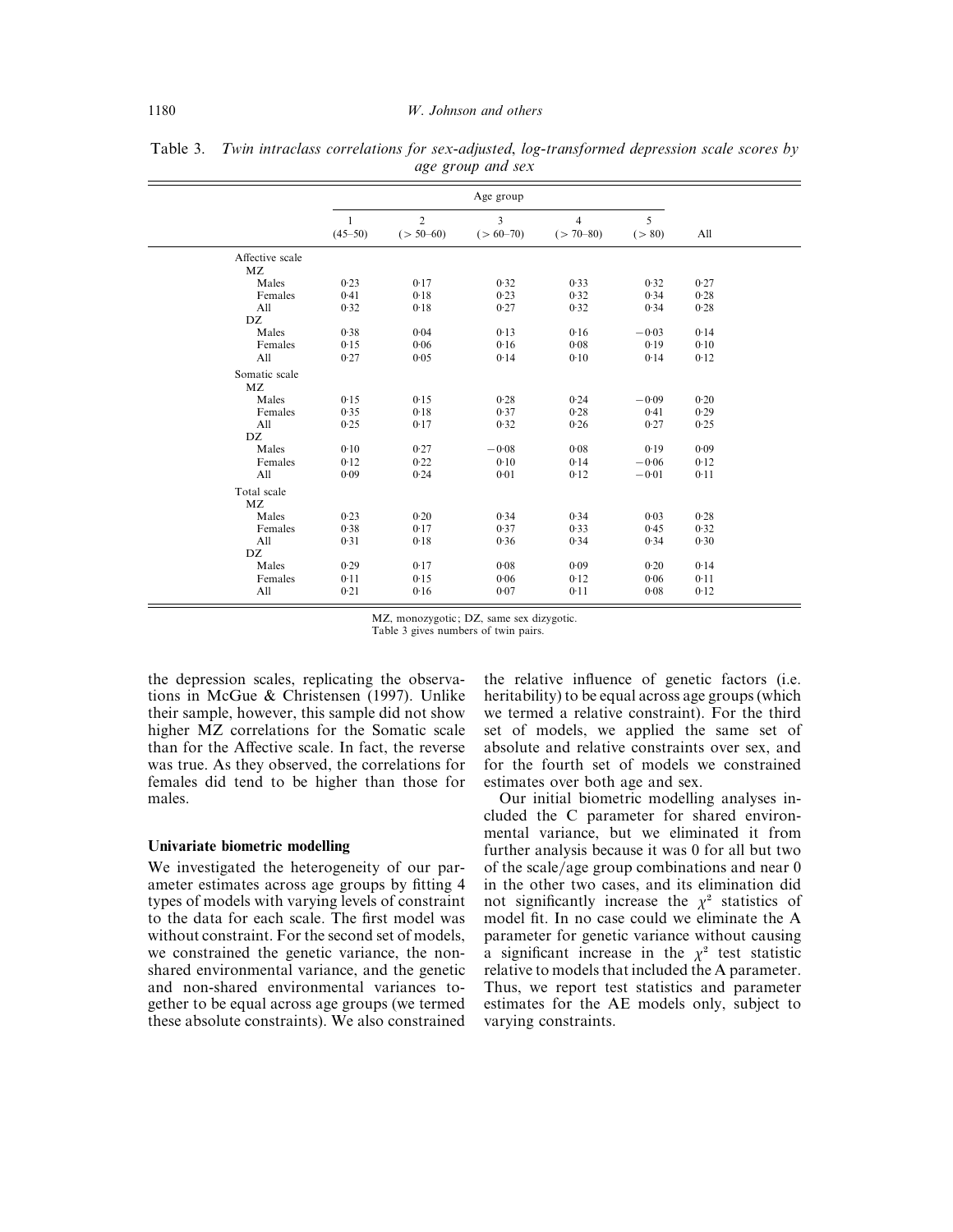| Models                                          | $\chi^2$  | df | $\boldsymbol{P}$ | <b>AIC</b> |  |
|-------------------------------------------------|-----------|----|------------------|------------|--|
| Affective scale                                 |           |    |                  |            |  |
| No constraints                                  | 22.93     | 20 | 0.29             | $-17.07$   |  |
| Absolute constraint on A over age               | 32.05     | 28 | 0.27             | $-23.95$   |  |
| Absolute constraint on E over age               | 29.98     | 28 | 0.36             | $-26.02$   |  |
| Absolute constraint on A and E over age         | 46.50     | 36 | 0.11             | $-25.51$   |  |
| Relative constraint on age                      | 30.36     | 28 | 0.35             | $-25.64$   |  |
| Absolute constraint on A over sex               | 23.69     | 25 | 0.54             | $-26.31$   |  |
| Absolute constraint on E over sex               | 35.97     | 25 | 0.07             | $-14.03$   |  |
| Absolute constraint on A and E over sex         | 55.45     | 30 | 0.00             | $-4.55$    |  |
| Relative constraint on sex                      | 23.79     | 25 | 0.53             | $-26.21$   |  |
| Absolute constraint on A over age and sex       | 33.27     | 29 | 0.27             | $-24.73$   |  |
| Absolute constraint on E over age and sex       | 40.56     | 29 | 0.08             | $-17.44$   |  |
| Absolute constraint on A and E over age and sex | 75.55     | 38 | 0.00             | $-0.45$    |  |
| Relative constraint on age and sex              | 30.37     | 29 | 0.40             | $-27.63$   |  |
| Somatic scale                                   |           |    |                  |            |  |
| No constraints                                  | 40.75     | 20 | 0.00             | 0.75       |  |
| Absolute constraint on A over age               | 46.28     | 28 | 0.02             | $-9.72$    |  |
| Absolute constraint on E over age               | 93.73     | 28 | 0.00             | $37 - 73$  |  |
| Absolute constraint on A and E over age         | 176.94    | 36 | 0.00             | 104.94     |  |
| Relative constraint on age                      | 47.29     | 28 | 0.01             | $-8.71$    |  |
| Absolute constraint on A over sex               | 45.37     | 25 | 0.01             | $-4.63$    |  |
| Absolute constraint on E over sex               | 54.32     | 25 | 0.00             | 4.32       |  |
| Absolute constraint on A and E over sex         | 68.76     | 30 | 0.00             | 8.76       |  |
| Relative constraint on sex                      | 48.20     | 25 | 0.00             | $-1.80$    |  |
| Absolute constraint on A over age and sex       | 51.43     | 29 | 0.01             | $-6.57$    |  |
| Absolute constraint on E over age and sex       | 93.82     | 29 | 0.00             | 35.82      |  |
| Absolute constraint on A and E over age and sex | 188.63    | 38 | 0.00             | 112.63     |  |
| Relative constraint on age and sex              | 45.22     | 29 | 0.03             | $-12.78$   |  |
| Total scale                                     |           |    |                  |            |  |
| No constraints                                  | 17.36     | 20 | 0.63             | $-22.64$   |  |
| Absolute constraint on A over age               | 22.91     | 28 | 0.74             | $-33.09$   |  |
| Absolute constraint on E over age               | 26.07     | 28 | 0.57             | $-29.93$   |  |
| Absolute constraint on A and E over age         | 39.41     | 36 | 0.32             | $-32.59$   |  |
| Relative constraint on age                      | 22.14     | 28 | 0.78             | $-33.86$   |  |
| Absolute constraint on A over sex               | $18 - 41$ | 25 | 0.83             | $-31.59$   |  |
| Absolute constraint on E over sex               | 24.23     | 25 | 0.51             | $-25.77$   |  |
| Absolute constraint on A and E over sex         | 32.50     | 30 | 0.35             | $-27.50$   |  |
| Relative constraint on sex                      | 18.53     | 25 | 0.82             | $-31.47$   |  |
| Absolute constraint on A over age and sex       | 24.32     | 29 | 0.71             | $-33.68$   |  |
| Absolute constraint on E over age and sex       | $27 - 72$ | 29 | 0.53             | $-30.29$   |  |
| Absolute constraint on A and E over age and sex | 47.63     | 38 | 0.14             | $-28.37$   |  |
| Relative constraint on age and sex              | 22.35     | 29 | 0.81             | $-35.65$   |  |

Table 4. *Test statistics for AE models for the three depression scales varying across age and sex*

Absolute constraint refers to constrained variance parameter; relative constraint refers to constrained heritability; AIC is Akaike Information Criterion; best-fitting model is shown in boldtype. See text for discussion.

The variances of scale scores varied considerably from age group to age group and Twin 1 and Twin 2 variances were not always similar, decreasing the degree to which the models fit. The no constraint model did fit well for the Affective and Total scales, however, and, for both the Affective and Somatic scales, the model applying relative constraints on age and sex provided the best balance between model fit and parsimony as measured by the AIC. Even for the Somatic scale for which all the models fit less well, the model applying relative constraints on age and sex fit significantly better than any other.

Heritability of the Somatic scale was slightly higher in females, but recognition of the difference did not improve model fit. For the Affective scale, no sex difference was apparent. The model fit statistics for the models tested are shown in Table 4. The heritability estimates for the general model and for the best-fitting model for each scale are shown in Table 5, along with the 95% CIs for the heritabilities from the bestfitting model. The heritability estimates were as follows:  $0.27$  for the Affective scale (95% CI 0.22–0.32), 0.26 for the Somatic scale (95% CI  $(0.21-0.32)$  and 0.29 for the Total scale  $(95\%$ CI  $(0.22 - 0.34)$ ).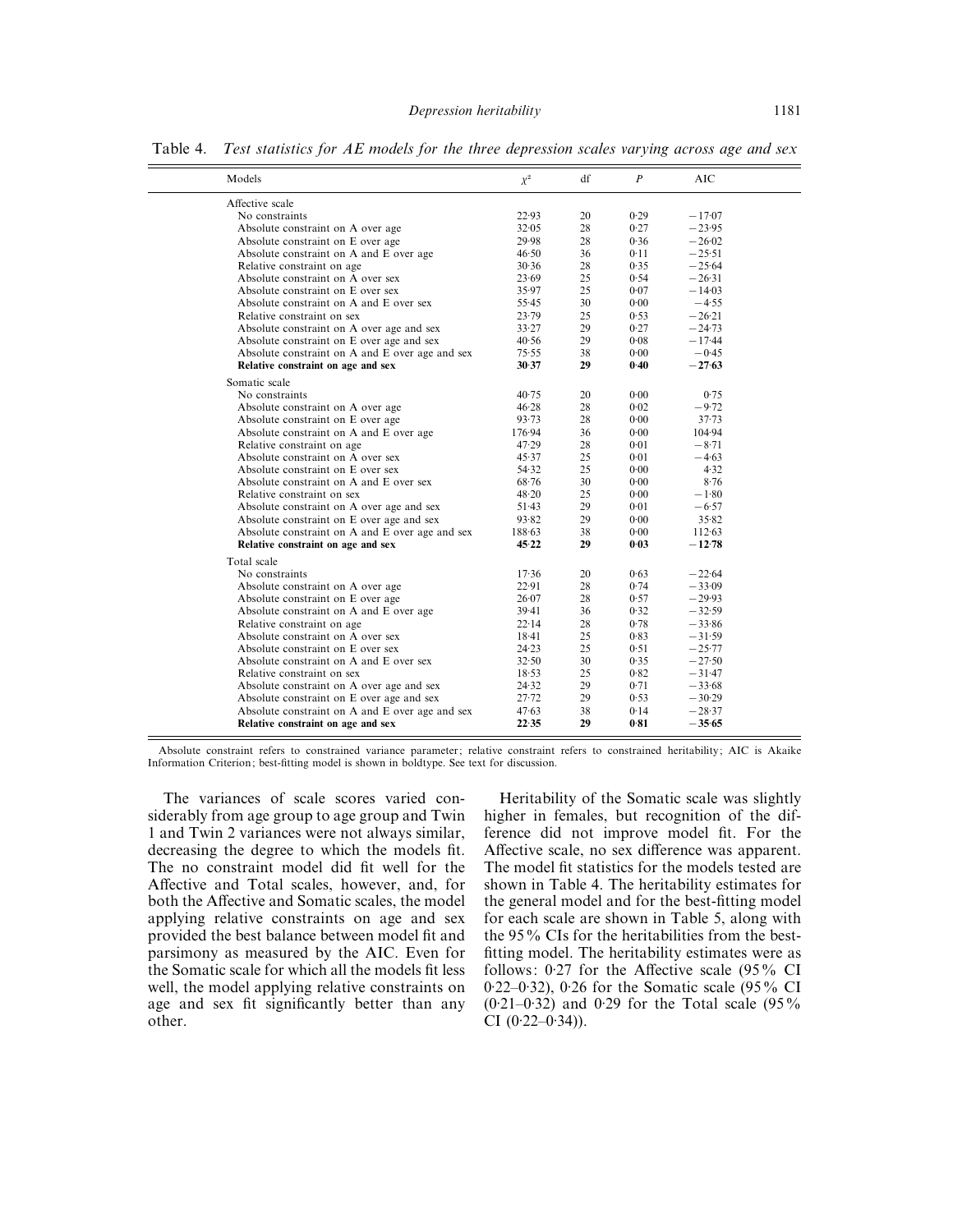|                 |                        | Males                           |                                                     | Females                |                                 |                                      |  |
|-----------------|------------------------|---------------------------------|-----------------------------------------------------|------------------------|---------------------------------|--------------------------------------|--|
| Age group       | Phenotypic<br>variance | General<br>model a <sup>2</sup> | Best-fitting<br>model a <sup>2</sup>                | Phenotypic<br>variance | General<br>model a <sup>2</sup> | Best-fitting<br>model a <sup>2</sup> |  |
| Affective scale |                        |                                 |                                                     |                        |                                 |                                      |  |
| $1(45-50)$      | 0.46                   | 0.32                            | 0.27                                                | 0.45                   | 0.38                            | 0.27                                 |  |
| $2 (> 50-60)$   | 0.38                   | 0.16                            | 0.27                                                | 0.54                   | 0.18                            | 0.27                                 |  |
| $3 (> 60-70)$   | 0.48                   | 0.32                            | 0.27                                                | 0.56                   | 0.25                            | 0.27                                 |  |
| $4 (> 70-80)$   | 0.48                   | 0.32                            | 0.27                                                | 0.60                   | 0.28                            | 0.27                                 |  |
| 5 (> 80)        | 0.53                   | 0.37                            | 0.27                                                | 0.59                   | 0.35                            | 0.27                                 |  |
|                 |                        |                                 | 95% CI for $a^2$ in best-fitting model: $0.22-0.32$ |                        |                                 |                                      |  |
| Somatic scale   |                        |                                 |                                                     |                        |                                 |                                      |  |
| $1(45-50)$      | 0.32                   | 0.18                            | 0.26                                                | 0.30                   | 0.34                            | 0.26                                 |  |
| $2 (> 50-60)$   | 0.32                   | 0.24                            | 0.26                                                | 0.47                   | 0.23                            | 0.26                                 |  |
| $3 (> 60-70)$   | 0.44                   | 0.21                            | 0.26                                                | 0.47                   | 0.36                            | 0.26                                 |  |
| $4 (> 70-80)$   | 0.59                   | 0.22                            | 0.26                                                | 0.58                   | 0.30                            | 0.26                                 |  |
| 5 (> 80)        | 0.73                   | 0.01                            | 0.26                                                | 0.67                   | 0.31                            | 0.26                                 |  |
|                 |                        |                                 | 95% CI for $a^2$ in best-fitting model: 0.21–0.32   |                        |                                 |                                      |  |
| Total scale     |                        |                                 |                                                     |                        |                                 |                                      |  |
| $1(45-50)$      | 0.62                   | 0.32                            | 0.29                                                | 0.61                   | 0.36                            | 0.29                                 |  |
| $2 (> 50-60)$   | 0.56                   | 0.23                            | 0.29                                                | 0.74                   | 0.20                            | 0.29                                 |  |
| $3 (> 60-70)$   | 0.71                   | 0.33                            | 0.29                                                | 0.75                   | 0.34                            | 0.29                                 |  |
| $4 (> 70-80)$   | 0.71                   | 0.30                            | 0.29                                                | 0.78                   | 0.32                            | 0.29                                 |  |
| 5 (> 80)        | 0.76                   | 0.16                            | 0.29                                                | 0.72                   | 0.39                            | 0.29                                 |  |
|                 |                        |                                 | 95% CI for $a^2$ in best-fitting model: $0.22-0.34$ |                        |                                 |                                      |  |

Table 5. *Parameter estimates for general and best*-*fitting models*

a<sup>2</sup>, Heritability; general model lets all parameters vary freely; best-fitting models allow constraints that do not cause significant increases in  $\chi^2$  statistic from general model.

## **Bivariate analysis**

The correlations between Affective and Somatic scores within individual persons and between one twin and another (cross-twin correlations) can help to clarify the relationship between the two characteristics within an individual. These correlations are shown in Table 6. Consistent with previous studies (Berkman *et al*. 1986; Kessler *et al*. 1992; McGue & Christensen, 1997), there was a substantial within-person correlation between the two scales for both males and females. If the relationship between two scales is primarily due to non-shared environmental effects, then both the MZ and DZ correlations should be near 0. On the other hand, if the relationship is primarily due to genetic effects, the MZ cross-twin correlation should be higher than the DZ correlation and should approach the within-person correlation. The data in Table 6 suggest some genetic involvement in the relationship, though they also suggest non-shared environmental influences.

We fit several bivariate Cholesky models (Neale & Cardon, 1992) to the observed twin data to assess formally the genetic correlation

Table 6. *Within person and cross*-*twin correlations between Affective and Somatic scales*

|                     |               | Cross-twin |         |  |
|---------------------|---------------|------------|---------|--|
| Age group           | Within person | MZ.        | DZ.     |  |
| Males               |               |            |         |  |
| $1(45-50)$          | 0.52          | 0.12       | 0.11    |  |
| $2 (> 50-60)$       | 0.44          | 0.12       | 0.11    |  |
| $3 (> 60-70)$       | 0.54          | 0.24       | $-0.02$ |  |
| $4$ ( $> 70 - 80$ ) | 0.47          | 0.21       | 0.00    |  |
| 5(>80)              | 0.56          | 0.12       | 0.01    |  |
| Females             |               |            |         |  |
| $1(45-50)$          | 0.50          | 0.17       | $-0.05$ |  |
| $2 (> 50-60)$       | 0.46          | 0.10       | 0.02    |  |
| $3 (> 60-70)$       | 0.52          | 0.30       | 0.02    |  |
| $4 (> 70-80)$       | 0.52          | 0.20       | 0.08    |  |
| 5 (> 80)            | 0.51          | 0.32       | $-0.15$ |  |

The cross-twin correlation is the correlation between the Affective score of the first member of a twin pair and the Somatic score of the second member (MZ, monozygotic; DZ, dizygotic).

between the Affective and Somatic scales. The model that provided the best balance between fit and parsimony equated the genetic and environmental correlations across the age and sex groups. The genetic correlation between the scales in this model was  $0.71 (95\% \text{ CI } 0.61 - 0.81)$ , and the environmental correlation was 0±44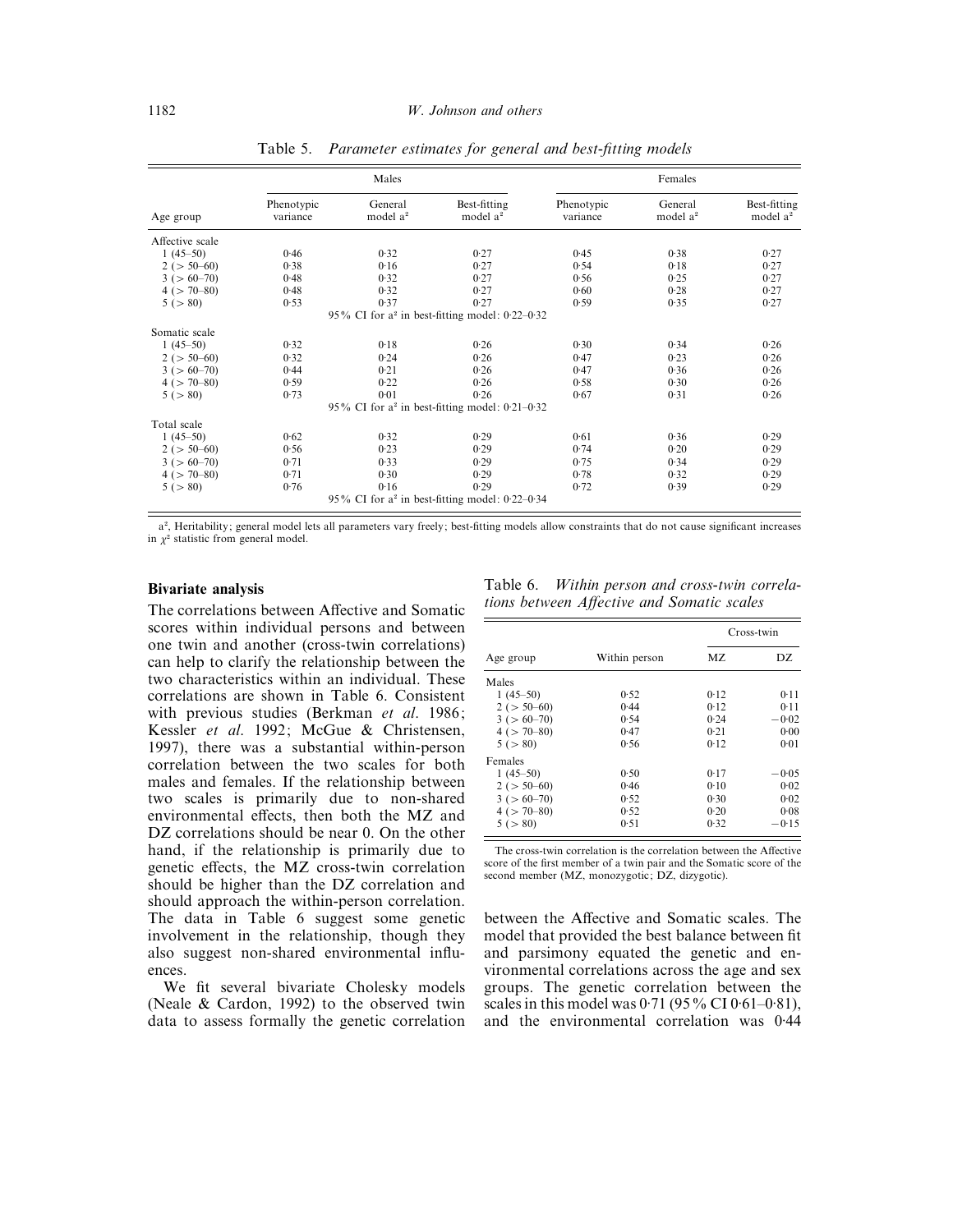$(95\% \text{ CI } 0.40-0.48)$ . The bivariate heritability, or the proportion of the phenotypic correlation that can be accounted for by common genetic effects, averaged 0.38 across the age and sex groups. This suggests that genetic effects that act on both scales account for some portion of the phenotypic variance. In addition, each scale does appear to have independent influences, both genetic and environmental. Though this model fit the data the best, its fit did not differ significantly from those of several of the others tested, including models equating only the genetic correlation and models equating the genetic variance as well as the genetic and environmental correlations. The parameter estimates resulting from those models were very similar to those reported here.

## **DISCUSSION**

This study consisted of the analysis of twin resemblance for depression symptomatology in a sample of Danish twins aged 45 and older. Its strengths include the large sample size and age range and the consistency of instruments and administration procedures. The analyses revealed that depression is moderately heritable among older people. The remainder of the variance in depression is due to non-shared environmental circumstances. Thus, though the frequency of depression symptoms in the second half of life is somewhat heritable as it is in the first half, it remains primarily the result of circumstances and characteristics unique to each individual. Our data also did not reveal any differences in the heritability of depressive symptoms across the age range of our sample. As that range extended from 45 to over 95, it encompassed the full range that could be considered practically available for research analysis. Thus, though the frequency of depression symptoms increases with age, the increase appears to be the result of increasing occurrence of circumstances that instill depression. This appears to be true for both men and women, as our data showed no difference in the heritability of depression between men and women.

Like McGue & Christensen's (1997) more limited sample, our data revealed substantial common genetic effects on the Affective and Somatic scales. That is, the genetic correlation was 0.71. Though it did differ significantly from 1±0, a large portion of the heritable variance could be attributed to a single common factor. This corroborates their belief that the association between the two scales is fundamental.

Though our study was not designed to address alternative mechanisms for the association between affective and somatic symptoms of depression, our results do provide some data regarding mechanisms that have been suggested. Because of the wide age range of our sample, the evidence for a common genetic factor and the stability of our heritability estimates suggest that the association between the scales is more than simply a direct effect of deteriorating physical health due to age on both somatic and affective symptoms, as hypothesized by Murrell, *et al*. (1983) for example. This will be the subject of further investigations in future, making use of illness, medication and physical and cognitive functioning data included in the sample assessment. At the same time, our analysis does not eliminate the possibility that the association reflects a core depressive syndrome in which somatic symptoms not directly associated with health complaints are primary, (as hypothesized by Newman *et al*. 1991), though the association could also reflect a core depressive syndrome in which affective symptoms lead to somatic symptoms. The particular somatic and/or affective symptoms causing the increased depression with age are apparently not heritable, however, as the heritability of both affective and somatic symptoms is stable with age.

This study had three major limitations. First, it is subject to the well-known limitations of its twin research design, particularly the equalenvironments assumption (Plomin *et al*. 1990). This refers to the assumption that any greater similarity in MZ than DZ twins must be the result of their greater genetic similarity, rather than to any greater similarity in their environments. This assumption draws concern because of the possibility that parents treat identical twins more similarly than they do fraternal twins, a possibility that is probably not particularly relevant in a sample of elderly twins who presumably have lived independently for many years. In addition, examination of data regarding frequency of contact between twins, both by phone and in person, revealed no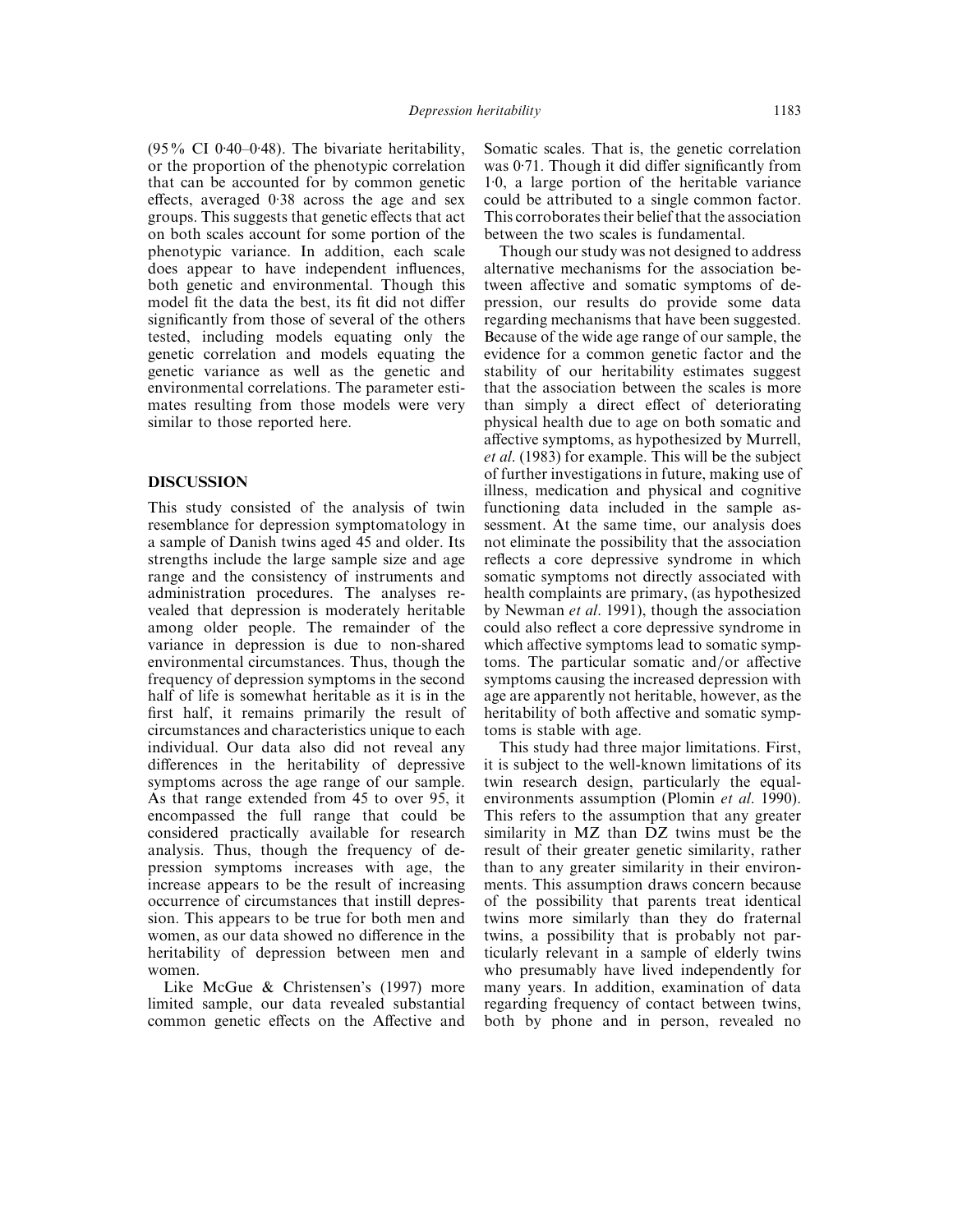relationship between frequency of contact and depression symptomatology. Of course, recent or current contact does not necessarily index common experience over a lifetime, so that the findings from this study should be replicated in other samples using different methodologies.

The second major limitation is the crosssectional nature of the research design. Cohort and period differences can increase the variance from age group to age group in this design without reflecting any increase in genetic variance. Such differences may possibly underlie the large and inconsistent differences in variance from age group to age group in this sample, and these differences could conceivably mask differences in heritability with age. It is worth noting that the one longitudinal study of depression in the elderly to date (Carmelli *et al*. 2000) did report an increase in heritability of depression symptoms with age, though the sample was considerably smaller than ours. The LSADT study providing data for this analysis involves several waves of data collection from the same participants, so future longitudinal analyses will be possible. Such analyses should also seek to clarify the interrelationship between the Affective and Somatic scales in use.

A third limitation is the dependence of the results on time-specific depressive symptoms. That is, co-twins were only considered to be similar to the extent they report similar levels of depressive symptoms at the same time. Thus, the heritability of reliable variance in depressive symptoms at some time during the second half of life may be considerably higher than we were able to measure. To provide perspective in evaluating the potential impact of this, we note that the 2-year stability in CAMDEX scale scores was 0.63 for the Affective scale, 0.54 for the Somatic scale and  $0.64$  for the Total scale in a subsample of 1733 individuals who have provided the second wave of data for LSADT.

Finally, this study is also limited in its assessment of depression due to its self-report format. The CAMDEX was selected for use in this study because it had been previously translated and used successfully in Danish populations. Still, we have no evidence of the nature of the relationship between the Danish version of the CAMDEX and clinician-diagnosed depression so the clinical significance of the depression scores we used is unknown.

This work was supported by National Institute on Aging Grant PO1-AG08761.

#### **REFERENCES**

- Akaike, H. (1983). Information measures and model selection. *Bulletin of the International Statistical Institute* **50**, 277–290.
- Berkman, L. F., Berkman, C. S., Kasl, S., Freeman, D. H., Leo, L., Ostfeld, A. M., Comoni-Huntley, J. & Brody, J. A. (1986). Depressive symptoms in relation to physical health and functioning in the elderly. *American Journal of Epidemiology* **124**, 372–384.
- Blazer, D. (1989). Depression in late life: an update. In *Annual Review of Gerontology and Geriatrics* (ed. M. P. Lawton), pp. 197–215. Springer: New York.
- Blazer, D. & Williams, D. D. (1980). Epidemiology of dysphoria and depression in an elderly population. *American Journal of Psychiatry* **137**, 439–444.
- Carmelli, D., Swan, G. E., Kelly-Hayes, M., Wolf, P. A., Reed, T. & Miller, B. (2000). Longitudinal changes in the contribution of genetic and environmental influences to symptoms of depression in older male twins. *Psychology and Aging* **15**, 505–510.
- Christensen, K., Holm, N. V., McGue, M., Corder, L. & Vaupel, J. W. (1999). A Danish population-based twin study on general health in the elderly. *Journal of Aging and Health* **11**, 49–64.
- Collins, L. M. & Hern, J. L. (1991). *Best Methods for the Analysis of Change*. American Psychological Association: Washington, DC.
- Fogel, B. S. & Fretwell, M. (1985). Reclassification of depression in the medically ill elderly. *Journal of the American Geriatrics Society* **42**, 446–448.
- Gaist, D., Bathum, L., Skytthe, A., Jensen, T. K., McGue, M. & Vaupel, J. W. (2000). Strength and anthropometric measures in identical and fraternal twins: no evidence of masculinization of females with male-co-twins. *Epidemiology* **11**, 340–343.
- Gatz, M., Pedersen, N. L., Plomin, R., Nesselroade, J. R. & McClearn, G. E. (1992). Importance of shared genes and shared environments for symptoms of depression in older adults. *Journal of Abnormal Psychology* **101**, 701–708.
- Gurland, B. J., Copeland, J., Kuriansky, J., Kelleher, M., Sharp, L. & Dean, L. L. (1983). *The Mind and Mood of Aging*. Croon Helm: London.
- Kendler, K. S., Heath, A. C., Martin, N. G. & Eaves, L. J. (1986). Symptoms of anxiety and depression is a volunteer twin population: the etiologic role of genetic and environmental factors. *Archives of General Psychiatry* **43**, 213–221.
- Kendler, K. S., Walters, E. E., Truett, K. R., Heath, A. C., Neale, M. C., Martin, N. G. & Eaves, L. J. (1994). Sources of individual differences in depressive symptoms: analysis of two samples of twins and their families. *American Journal of Psychiatry* **151**, 1605–1614.
- Kennedy, G. J., Kelman, H. R. & Thomas, C. (1990). The emergence of depressive symptoms in late life: the importance of declining health and increasing disability. *Journal of Community Health* **15**, 93–104.
- Kessler, R. C., Foster, C., Webster, P. S. & House, J. S. (1992). The relationship between age and depressive symptoms in late life: the importance of declining health and increasing disability. *Psychology and Aging* **7**, 199–126.
- Kyvik, K. O., Skytthe, A., Harvald, B. & Holm, N. V. (1996). The Danish Twin Register. *Danish Medical Bulletin* **43**, 467–470.
- Lindsay, J., Briggs, K. & Murphy, E. (1989). The Guy's Age Concern Survey: prevalence rates of cognitive impairment, depression and anxiety in an urban elderly community. *British Journal of Psychiatry* **155**, 317–329.
- McGue, M. & Bouchard, T. J., Jr. (1984). Adjustment of twin data for the effects of age and sex. *Behavior Genetics* **14**, 325–343.
- McGue, M. & Christensen, K. (1997). Genetic and environmental contributions to depression symptomatology: evidence from Danish twins 75 years of age and older. *Journal of Abnormal Psychology* **106**, 439–448.